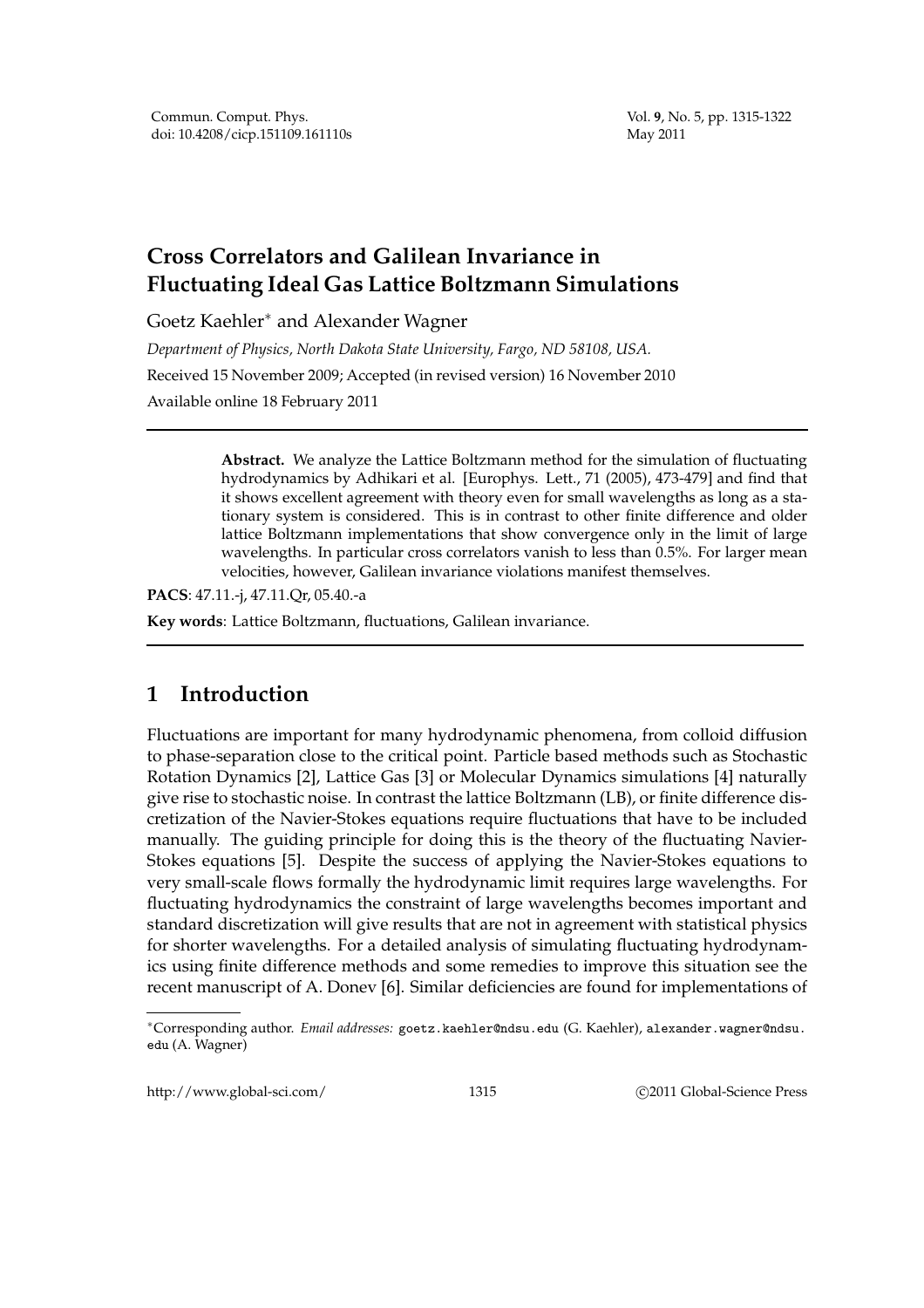fluctuating Navier-Stokes equations using the Lattice Boltzmann approach introduced by Ladd [7]. It is, however possible to use a more fundamental approach to include fluctuations in the LB method. Adhikari et al. [1] introduced noise on all nonconserved modes, not only the hydrodynamic ones, leading to a scheme which shows good agreement with theory even for large wavelengths. Duenweg et al. rederived this noise implementation from detailed balance considerations of lattice gases [8]. Both approaches are numerically identical. In this paper we study the degree of improvement achieved and show that many of the deficiencies that plague finite difference discretizations of fluctuating Navier-Stokes equations are absent in this Lattice Boltzmann implementation as long as we consider a system with vanishing mean velocity. For large mean velocities Galilean invariance is violated and errors of a similar magnitude to the earlier implementations are observed.

### **2 Fluctuating lattice Boltzmann with ghost noise**

Following the derivation of Adhikari et al. [1], we start with the Lattice Boltzmann equation (LBE)

$$
f_i(\mathbf{x}+\mathbf{v}_i,t+1) = f_i(\mathbf{x},t) + \sum_j \Lambda_{ij} \left[ f_j(\mathbf{x},t) - f_j^0(\mathbf{x},t) \right] + \xi_i(\mathbf{x},t). \tag{2.1}
$$

Here the *f<sup>i</sup>* are the particle densities at position *x*, time *t* associated with velocity **v***<sup>i</sup>* . Λ*ij* is the collision matrix and *ξ<sup>i</sup>* are the noise terms. We use the standard local equilibrium distribution given by

$$
f_i^0 = \rho w_i \left[ 1 + \frac{3}{c^2} \mathbf{u} \cdot \mathbf{v}_i + \frac{9}{2c^4} (\mathbf{u} \cdot \mathbf{v}_i)^2 - \frac{3}{2c^2} \mathbf{u} \cdot \mathbf{u} \right],
$$
 (2.2)

which is the discretized version of a Maxwell distribution [9, 10]. In equilibrium the *f<sup>i</sup>* will fluctuate around this distribution. The noise terms *ξ<sup>i</sup>* must be chosen such that, in the case of isothermal Lattice Boltzmann (LB), the density  $\rho = \sum_i f_i$  and momentum  $\rho$ **u** =  $\sum_i f_i$ **v***i* are conserved, i.e.,  $\sum_i \xi_i$  = 0 and  $\sum_i \xi_i$  $v_i$  = 0. Furthermore a proper fluctuation dissipation theorem (FDT) corresponding to the collision operator Λ*ij* is obeyed. This implies that the *ξ<sup>i</sup>* are correlated. We can find a representation in which the noise terms are uncorrelated by transforming the LBE into moment space. The moments are given by

$$
M^{a}(\mathbf{x},t) = \sum_{i} m_{i}^{a} f_{i}(\mathbf{x},t).
$$
 (2.3)

So far this is a standard Multi-Relaxation-Time (MRT) representation [11–13]. The back transform is given by  $f_i(\mathbf{x},t) = \sum_a n_i^a M^a(\mathbf{x},t)$ . However, in order to construct a proper FDT these transforms cannot be orthogonal as in other MRT methods [11, 12], so here we have  $m_i^a \neq m_i^a$ . Instead the transforms are chosen such that

$$
\sum_{i} w_i m_i^a m_i^b = \sum_{i} m_i^a n_i^b = \delta^{ab}
$$
\n(2.4)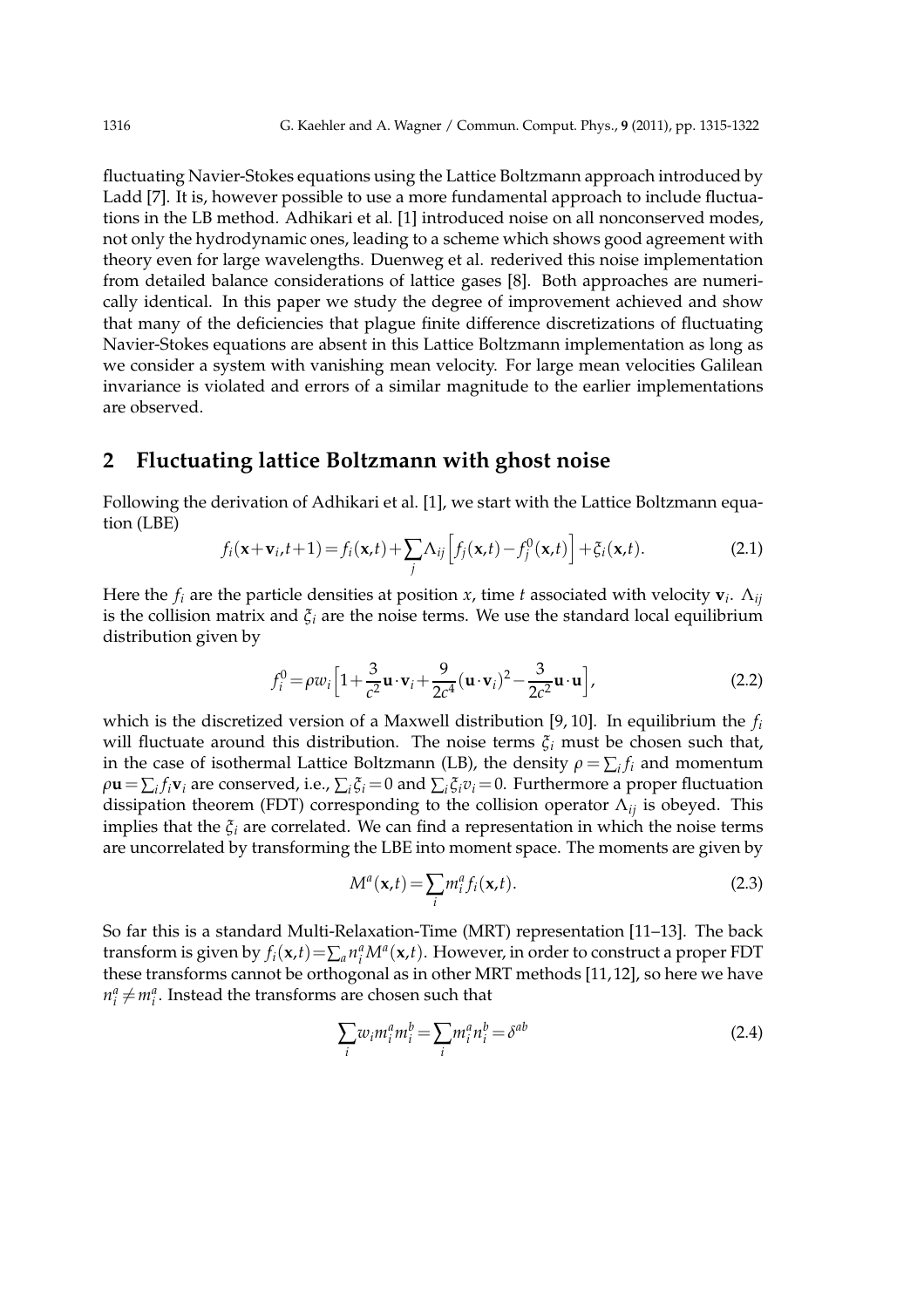G. Kaehler and A. Wagner / Commun. Comput. Phys., **9** (2011), pp. 1315-1322 1317

with  $n_i^a = w_i m_i^a$ , while maintaining a diagonal moment space representation of the collision operator

$$
\Lambda_{ij} = -\sum_{a} \sum_{b} n_i^a \frac{1}{\tau^a} \delta^{ab} m_j^b.
$$
\n(2.5)

Now the moment transformation matrices are orthogonal with respect to the Hermite norm. Such transforms with weighted norms were proposed before [14–16] in different contexts. The necessity of the Hermite norm is briefly outlined after Eq. (2.8) below and allows for a convenient definition of the moment space noise terms  $\zeta^a$  as independent random variables. We can now rewrite the collision term of the Lattice Boltzmann equation in terms of the moments *M<sup>a</sup>* as

$$
f_i(\mathbf{x} + \mathbf{v}_i, t + 1) = \sum_{a} n_i^a \left\{ M^a(\mathbf{x}, t) - \frac{1}{\tau^a} \left[ M^a(\mathbf{x}, t) - M^{a, 0}(\mathbf{x}, t) \right] + \xi^a \right\}.
$$
 (2.6)

Adhikari et al. [1] then obtain the FDT by performing a Fourier transform of the fluctuations from the mean of the moments  $\delta M^a = M^a - \langle M^a \rangle$ . They then use the *k*-independence of these for an ideal gas to obtain

$$
\langle \zeta^a \zeta^c \rangle = \frac{\tau^a + \tau^c - 1}{\tau^a \tau^c} \langle \delta M^a \delta M^c \rangle.
$$
 (2.7)

One particular result of the derivation is that the moment fluctuations  $\zeta^a$  decouple because

$$
\langle \delta M^a \delta M^b \rangle = \sum_i \sum_j m_i^a m_j^b \langle \delta f_i \delta f_j \rangle = \sum_i \sum_j m_i^a m_j^b \bar{f}_i \delta_{ij} = \sum_i m_i^a m_i^b \bar{\rho} w_i = \bar{\rho} \delta^{ab}.
$$
 (2.8)

Here we used

$$
\langle \delta f_i \delta f_j \rangle = \bar{f}_i \delta_{ij}, \quad \text{with} \quad \delta f_i = f_i - \bar{f}_i,
$$
\n(2.9)

where  $\bar{f}_i$  is the spatially uniform global equilibrium distribution function [17]. Adhikari also assumed that  $\mathbf{u} \ll 1$ , so that  $\bar{f}_i = \bar{\rho}w_i$ . This allows us to use the orthogonality relation of Eq. (2.4) in the last step of the calculation above. For a different transformation we would obtain non-diagonal elements in the fluctuation matrix which will then require correlated noise terms which are more cumbersome to implement. For practical applications it is important to note that the **u** ≪ 1 condition for the noise introduces a non-Galilean invariant contribution. We comment on this in our validation section. Inserting Eq. (2.8) into Eq. (2.7) leads to a noise expression of

$$
\xi^a = \frac{1}{\tau^a} \sqrt{\bar{\rho} (2\tau^a - 1)} N,\tag{2.10}
$$

where *N* is a random variable with zero mean and a variance of one.

Note that the moments *M<sup>a</sup>* are chosen to include the hydrodynamic moments. In the isothermal case discussed here they are comprised of the conserved quantities *ρ* and **j**,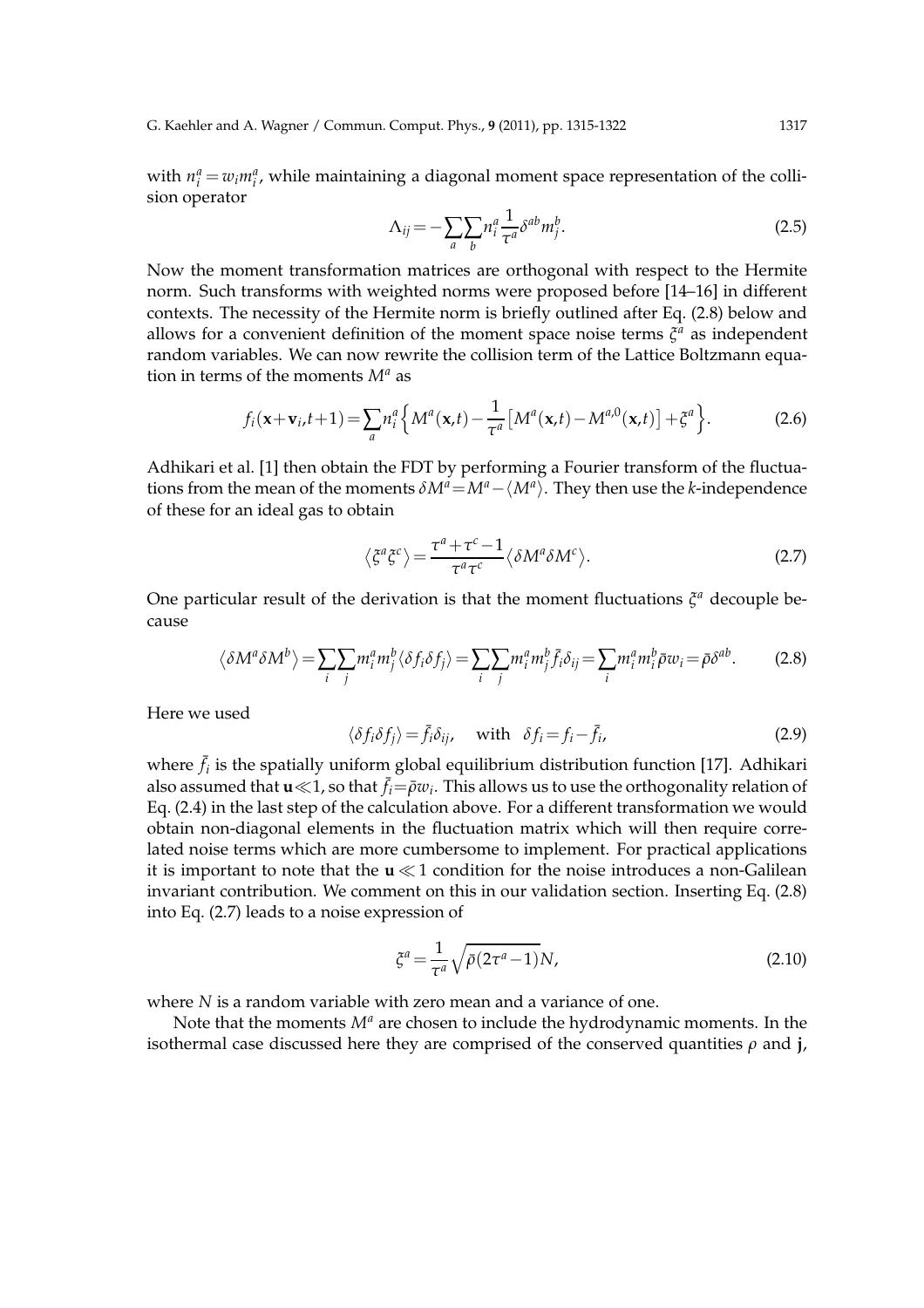and the stress modes **Π**. The remaining degrees of freedom are often called ghost modes as they do not appear in the isothermal Navier-Stokes equations. However, the key result of the Adhikari et al. [1] was that they need to be taken into account when including noise. Thus we add noise on all non conserved quantities, i.e., stress and ghost modes, in Eq. (2.6) according to Eq. (2.10).

In practice we implement this algorithm by calculating the moments by means of Eq. (2.3), performing the collision on the moments, adding the noise term and then transforming back into *f*-space as indicated in Eq. (2.6). The streaming step is then done in *f*-space. This algorithm is almost as efficient as the standard LB implementation. The additional computational cost for calculating the ghost modes and the random numbers results in a computational overhead of less than 20%.

## **3 Correlators in a D2Q9 implementation**

To evaluate this method we present results for the D2Q9 (two dimensions, 9 base velocity vectors) LB model. The results are similar for other models, in particular we also tested D1Q3 and D3Q15. As D2Q9 base velocity set, we use  $\{v_i\} = \{(0,0), (1,0), (0,1),\}$  $(-1,0)$ ,  $(0,-1)$ ,  $(1,1)$ ,  $(-1,1)$ ,  $(-1,-1)$ ,  $(1,-1)$ } and the  $\{w_i\} = \{\frac{\lambda}{2}/\frac{9}{9}, \frac{1}{9}, \frac{1}{9}, \frac{1}{9}, \frac{1}{36}, \frac{1}{36}$  $1/36$ ,  $1/36$ ,  $1/36$ }. The matrix elements  $m_i^a$  in transform (2.3) are then given by

$$
\{m_i^a\} = \begin{pmatrix} 1 & 1 & 1 & 1 & 1 & 1 & 1 & 1 & 1 \\ 0 & \sqrt{3} & 0 & -\sqrt{3} & 0 & \sqrt{3} & -\sqrt{3} & -\sqrt{3} & \sqrt{3} \\ 0 & 0 & \sqrt{3} & 0 & -\sqrt{3} & \sqrt{3} & \sqrt{3} & -\sqrt{3} & -\sqrt{3} \\ 0 & \frac{3}{2} & \frac{-3}{2} & \frac{3}{2} & \frac{-3}{2} & 0 & 0 & 0 & 0 \\ 0 & 0 & 0 & 0 & 0 & 3 & -3 & 3 & -3 \\ -1 & \frac{1}{2} & \frac{1}{2} & \frac{1}{2} & \frac{1}{2} & 2 & 2 & 2 & 2 \\ 0 & -\sqrt{\frac{3}{2}} & 0 & \sqrt{\frac{3}{2}} & 0 & \sqrt{6} & -\sqrt{6} & -\sqrt{6} & \sqrt{6} \\ 0 & 0 & -\sqrt{\frac{3}{2}} & 0 & \sqrt{\frac{3}{2}} & \sqrt{6} & \sqrt{6} & -\sqrt{6} & -\sqrt{6} & \sqrt{6} \\ \frac{1}{2} & -1 & -1 & -1 & -1 & 2 & 2 & 2 & 2 \end{pmatrix}.
$$
 (3.1)

The corresponding elements  $n_i^a$  of the back transform are defined by the requirement  $m_i^a = m_i^a w_i$ . The zeroth moment then is the density *ρ*, the first and second are (up to a factor) the components of the momentum, the third and fourth the components of the shear stress and the fifth resembles the bulk stress [18]. The remaining three moments are the ghost modes. Thus the equilibrium moments  $M^{a,0} = \sum_i m_i^a f_i^0$  are

$$
M^{0,0} = \rho, \qquad M^{1,0} = \sqrt{3}\rho u_x, \qquad M^{2,0} = \sqrt{3}\rho u_y, \qquad M^{3,0} = \frac{3}{2}\rho (u_x^2 - u_y^2), \tag{3.2a}
$$

$$
M^{4,0} = 3\rho u_x u_y, \qquad M^{5,0} = \frac{3}{2}\rho (u_x^2 + u_y^2), \qquad M^{6,0} = M^{7,0} = M^{8,0} = 0.
$$
 (3.2b)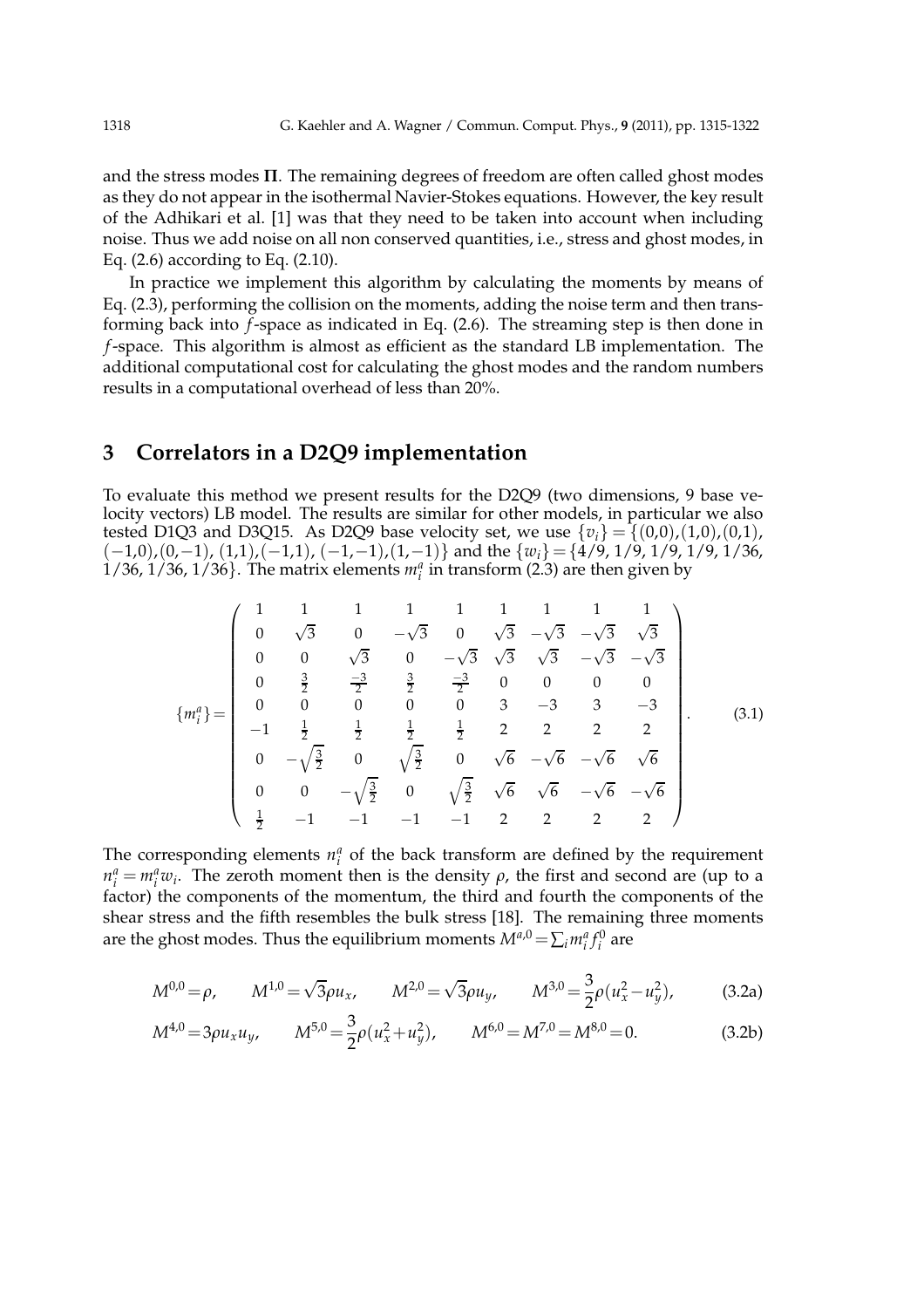We present here results for *k*-independence of the moment fluctuations predicted by Eq. (2.8). In particular we consider the normalized static structure factor

$$
S_{\mathbf{k}}(M^{a}) = N^{a} \langle \delta M^{a}(\mathbf{k}) \delta M^{a}(-\mathbf{k}) \rangle, \tag{3.3}
$$

where

$$
\delta M^{a}(\mathbf{k}) = \sum_{\mathbf{x}} \delta M^{a}(\mathbf{x}) e^{-i\mathbf{k}\cdot\mathbf{x}}
$$
 (3.4)

is the discrete spatial Fourier transform of  $\delta M^a$  and  $\sum_{\mathbf{x}}$  is understood to be the summation over all discrete lattice sites. The normalization constant  $N^a$  such that  $S_k(M^a) = 1$  is  $P^{\rho}=1/\bar{\rho}^{3}V$  and velocity components  $N^{\mu_{\alpha}}\!=\!1/\bar{\rho}Vk_{b}T$  ,  $N^{\mu_{\alpha}}\!=\!1/\bar{\rho}Vk_{b}T$  , where  $k_bT = 1/3$  for the isothermal D2Q9 model employed. A value of 1 throughout *k*-space for the structure factor of any of the moments given in Eq. (3.2) thus indicates agreement with Eq. (2.8). The volume *V* is just the number of lattice points  $V = \sum_{x} 1$  and the division by it is just a normalization artifact of the Fourier transform.

According to the argument put forth in [1] we expect the mean square fluctuations of all moments  $M^a$  to be unity throughout *k*-space. For the density  $\rho$  this is confirmed to three orders of magnitude in Fig. 1(b) for  $S_k(\rho)$  and in Fig. 2(b) for  $S_k(u_x)$ . We find similar agreement for all nine moments of the D2Q9 model. For comparison we set the noise on the non-hydrodynamic modes (*M<sup>6</sup>,M<sup>7</sup>,M*<sup>8</sup>) to zero, recovering the original Ladd method [7] and, as seen in Figs. 1(a) and 2(a), the lack of noise on the ghost terms leads to drastic deficiencies for large *kx*,*k<sup>y</sup>* values. Note that there are no deficiencies in Fig. 1 for  $k_x$  =0 and  $k_y$  =0. The reason is that the projection of the D2Q9 model onto one coordinate axis yields a D1Q3 model. The isothermal ideal gas D1Q3 model, however, only has one stress mode and no ghost modes and thus there is no difference between the Ladd and Adhikari implementations in these projections. This is again observed in Fig. 2(a) where  $S_k(u_x)$  exhibits white noise along the  $k_x$  axis even in the absence of ghost noise. Motivated by private communication with A. Donev who is developing a general finite volume scheme to solve the fluctuating Navier-Stokes Equations [6] based on a third order Runge-Kutta integrator we also measured the cross correlator

$$
R_{\mathbf{k}}(u_x, u_y) = N^{u_x} \langle u_x(\mathbf{k}) u_y^*(\mathbf{k}) \rangle.
$$
 (3.5)

According to Eq. (2.8) this quantity is expected to vanish. This is again confirmed nicely in Fig. 3(b) to three orders of magnitude. In contrast measurements of  $R_k(u_x, u_y)$  in an implementation without ghost noise exhibits significant correlations of up to 0.25*ρ*¯ for intermediate  $k_x$  and  $k_y$  ranges as seen in Fig. 3(a).

The required condition in Eq. (2.8),  $\mathbf{u} \ll 1$ , suggests that this noise implementation may suffer from a lack of Galilean invariance. To estimate the magnitude of this violation we consider an imposed mean velocity in the *x*-direction. We measured correlators for a fluctuating system with large superimposed velocity of  $u_x = 0.1$ . The results in Fig. 4 indicate that indeed the moment fluctuations do not completely decouple and Eq. (2.8) is no longer fulfilled. Compared to the Ladd implementation these errors are still smaller,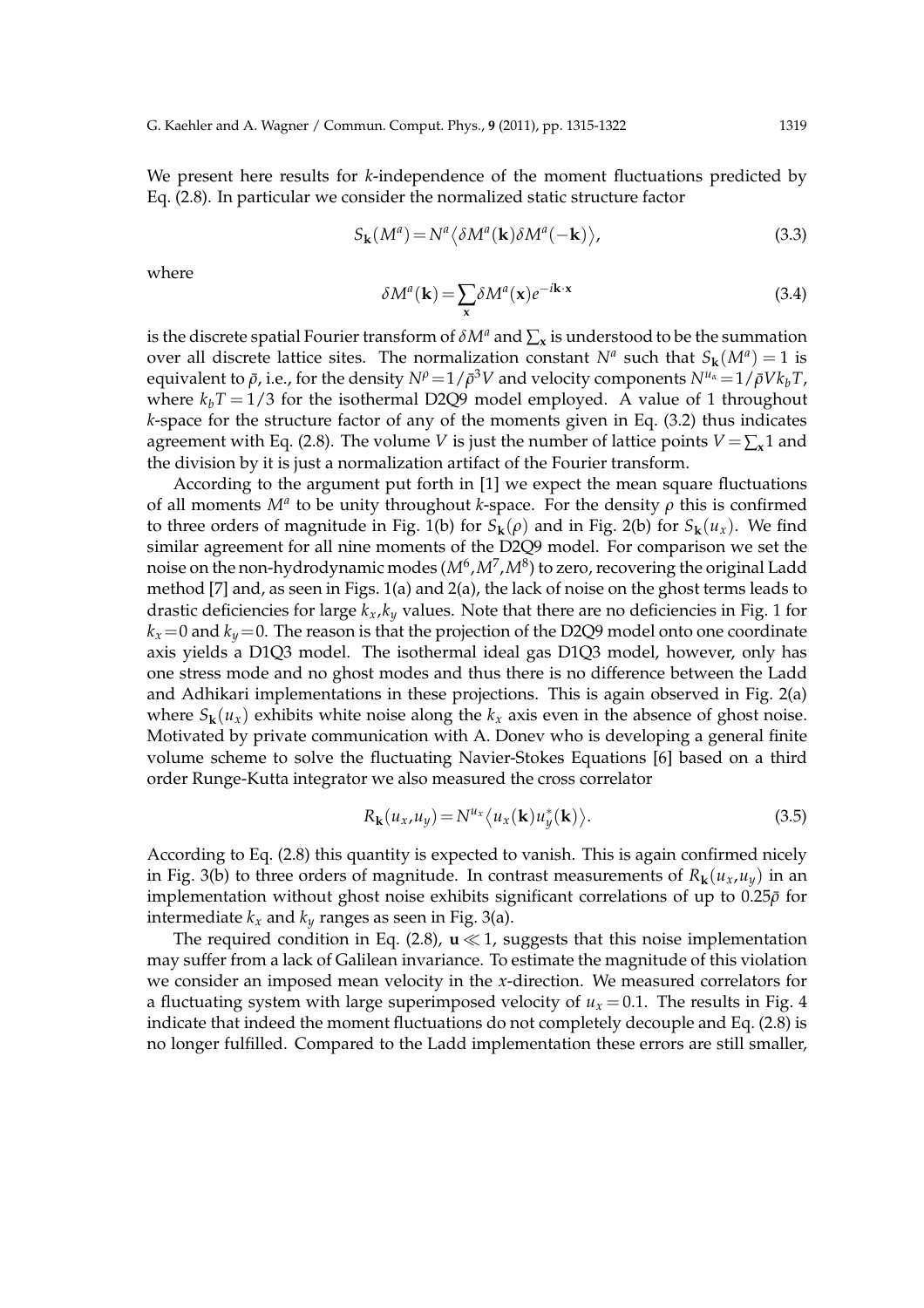

Figure 1:  $S_k(\rho)$  averaged over  $2\times10^8$  iterations in a  $\tau^a=1$  for all *a*,  $V=20^2$ , fluctuating D2Q9 ideal gas without and with active ghost noise. Note that different scales are used to visualize the slight deviations seen in the ghost noise case.



Figure 2:  $S_k(u_x)$  averaged over  $2 \times 10^7$  iterations in a  $\tau^a = 1$  for all *a*,  $V = 20^2$ , fluctuating D2Q9 ideal gas without and with active ghost noise. Note that different scales are used to visualize the slight deviations seen in the ghost noise case.



Figure 3:  $R_k(u_xu_y)$  averaged over  $8\times10^6$  iterations in a  $\tau^a=1$  for all *a*,  $V=20^2$  fluctuating D2Q9 ideal gas simulation with and without active ghost noise. Again, take note of the different scales.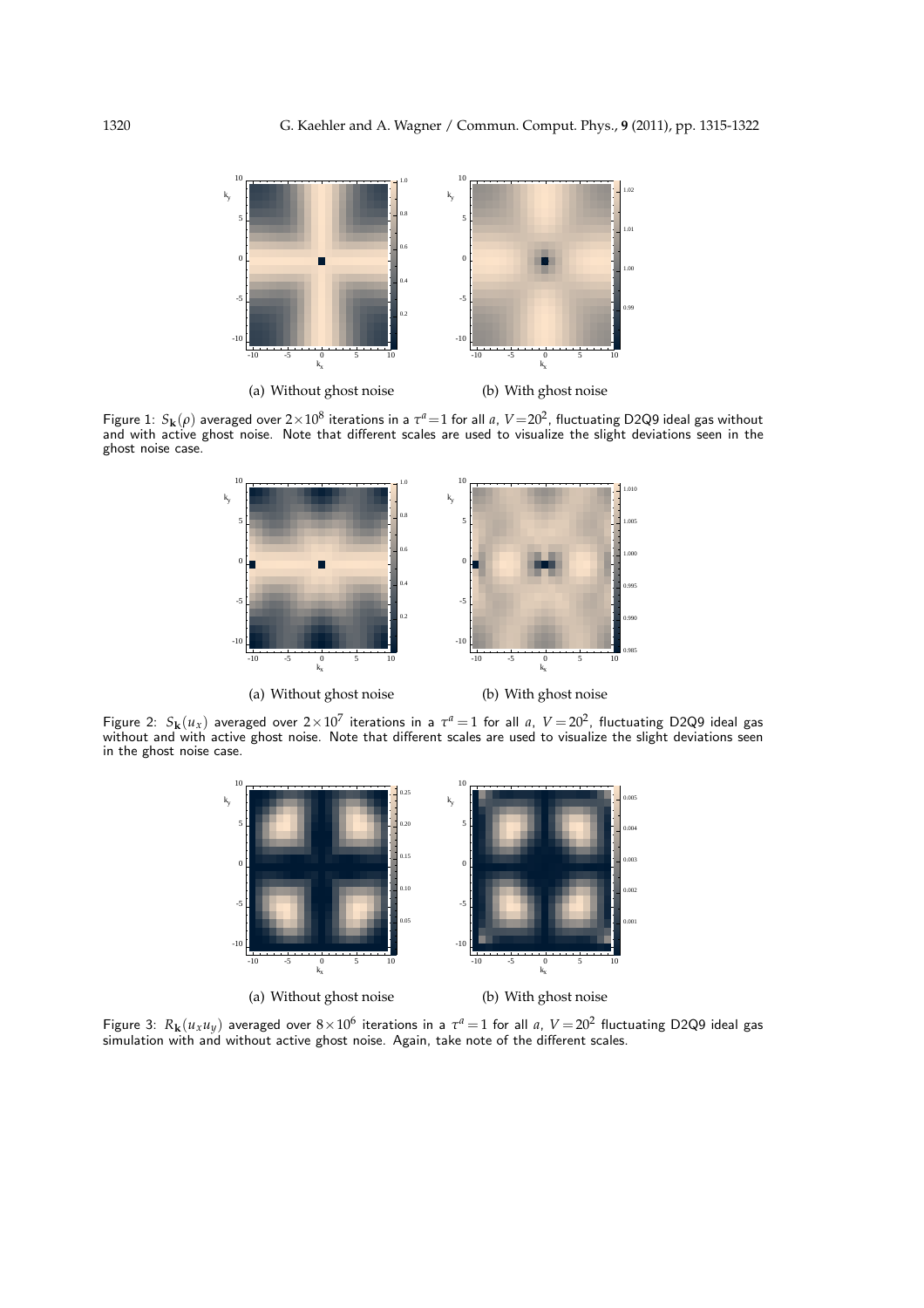

Figure 4: Correlators  $S_k(\rho)$ ,  $S_k(u_x)$ , and  $R_k(u_x, u_y)$  averaged over  $5 \times 10^6$  iterations or a  $\tau^a = 1$  for all a,  $V = 20^2$ fluctuating D2Q9 ideal gas simulation with a constant velocity of  $u<sub>x</sub> = 0.1$ .

but they can approach the same order of magnitude for maximal accessible velocities. A more comprehensive investigation of these effects is subject of a forthcoming publication.

## **4 Discussion and outlook**

We have shown here that the Adhikari approach to use an improved LB method presents a promising scheme to simulate fluctuating hydrodynamics. The ability to interpret the ghost degrees of freedom as resulting from discrete particle distributions gives us the ability to systematically introduce fluctuations. This approach recovers fluctuations not only in the hydrodynamic limit but also for much shorter wavelengths. However, this is only true in the absence of flow. Since lattice Boltzmann methods are not generally used in this regime one may wonder if Galilean invariance violations may not erase some of the improvement achieved by including noise in the ghost modes. This is a subject to which we will return in a forthcoming paper.

#### **References**

- [1] R. Adhikari, K. Stratford, M. E. Cates, and A. J. Wagner, Fluctuating lattice Boltzmann, Europhys. Lett., 71 (2005), 473–479.
- [2] T. Ihle, and D. M. Kroll, Stochastic rotation dynamics: a Galilean-invariant mesoscopic model for fluid flow, Phys. Rev. E., 63 (2001), 020201.
- [3] U. Frisch, B. Hasslacher, and Y. Pomeau, Lattice-gas automata for the Navier-Stokes equation, Phys. Rev. Lett., 56 (1986), 1505–1508.
- [4] M. P. Allen, and D. J. Tildesley, Computer Simulation of Liquids, Clarendon, Oxford, 1987.
- [5] E. M. Lifshitz, and L. P. Pitaevskii, Course of Theoretical Physics, Vol. 9, Statistical Physics, Part 2, Pergamon Press, Oxford, 1980.
- [6] A. Donev, E. Vanden-Eijnden, A. L. Garcia, and J. B. Bell, arXiv:0906.2425v1 [physics.fludyn].